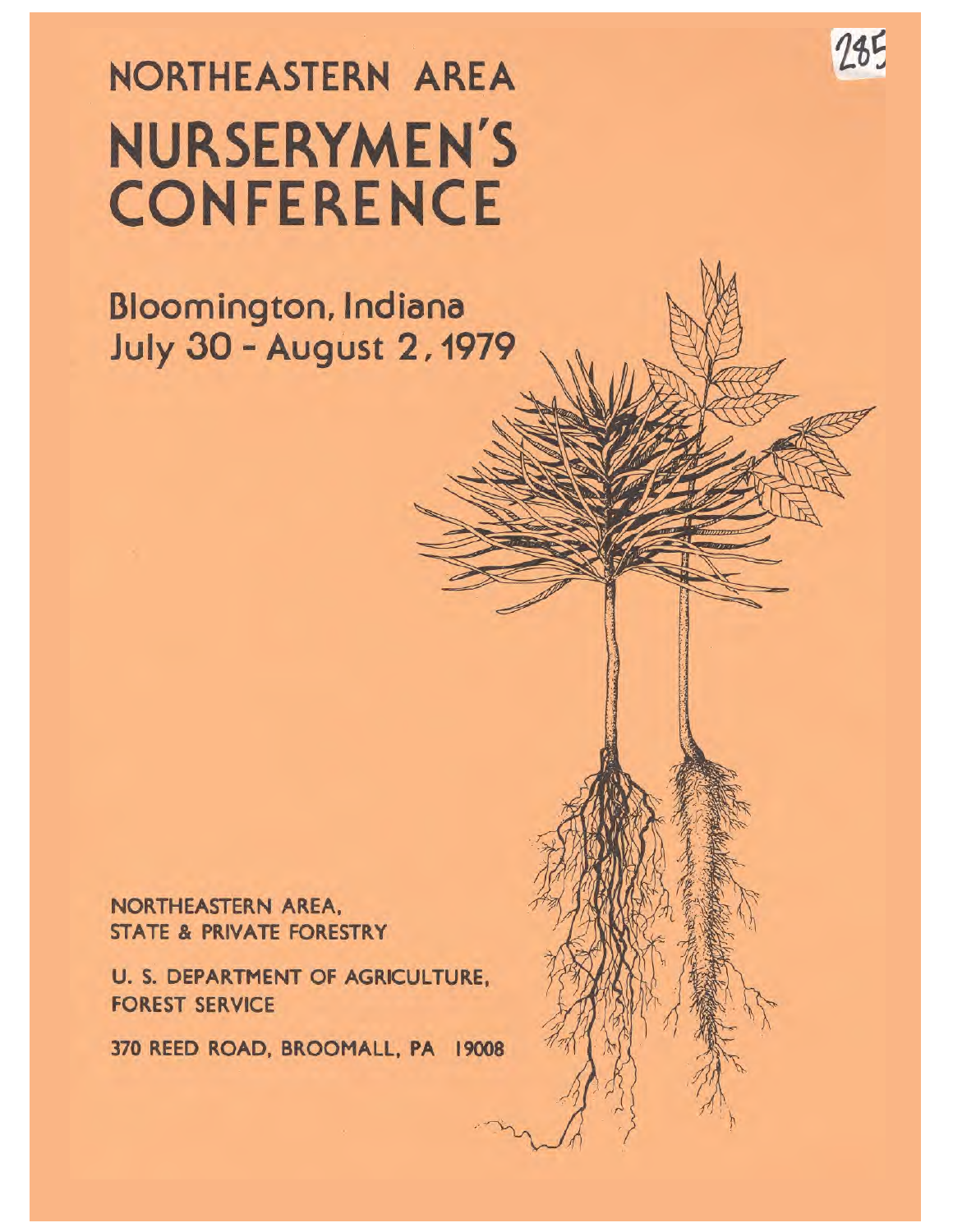#### TABLE OF CONTENTS

| Purpose and Theme of Conference                                                                                                                                                           |
|-------------------------------------------------------------------------------------------------------------------------------------------------------------------------------------------|
|                                                                                                                                                                                           |
|                                                                                                                                                                                           |
| Welcome and Keynote Address - John Datena 1                                                                                                                                               |
| The Northeastern Area, Changes and Outlook - Lloyd R. Casey $\ldots$ 3                                                                                                                    |
| Instructions for Nursery Cost Accounting - Gil Ellis 5                                                                                                                                    |
| Cost Accounting Methods of a Private Nursery - Conrad Eastman 23                                                                                                                          |
| Weed Sanitation and Herbicides - Philip L. Carpenter  29                                                                                                                                  |
| Soil and Plant Analytical Services for Tree Nurseries -<br>F. M. Solan, D. H. Bickelhaupt and A. L. Leaf  35                                                                              |
| Integrated Control Procedures for Nursery Pest Management -                                                                                                                               |
| Results of 1978 Pisolithus Tinctorius Ectomycorrhizae National<br>Evaluation in 33 Bare-Root Nurseries and 18 Container Seedling<br>Studies in the United States - Charles E. Cordell and |
| Overwinter Storage in New York - Robert L. Evans  . 57                                                                                                                                    |
| Considerations and Steps to Be Taken in Planning Cold Storage -                                                                                                                           |
| Needs in Cold Storage Design - Stewart Pequignot  62                                                                                                                                      |
| Cold Storage in Minnesota - Miles Wiegand  65                                                                                                                                             |
| Environmental Quality Evaluation's Responsibility in Nursery<br>Pesticide Applications - Charles L. Hatch  67                                                                             |
|                                                                                                                                                                                           |
| Nursery Equipment Development at MEDC - Richard G. Hallman.<br>71                                                                                                                         |
|                                                                                                                                                                                           |

#### Page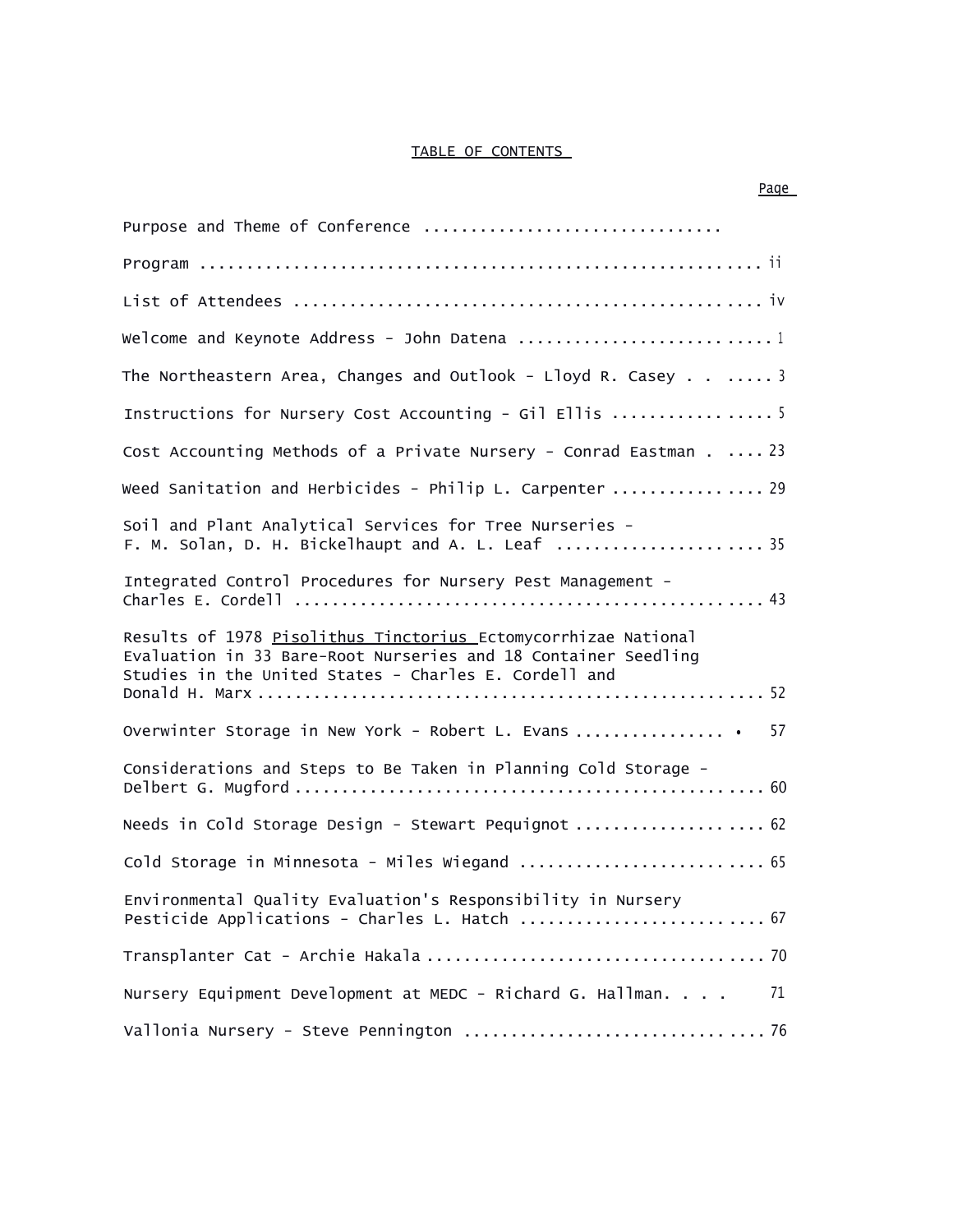## TABLE OF CONTENTS (CONT'D.)

| Weed Sanitation Program at the Vallonia Nursery -                 |
|-------------------------------------------------------------------|
| Short Term Progeny Tests for Black Walnut and Tulip Poplar -      |
| Greetings from Jasper-Pulaski: Indiana's Northernmost State       |
| Nursery Pest Management at the Vallonia Nursery -                 |
| Mid-West Nursery Weed Control Administrative Study: 1979 Progress |
| Small Lot Seed Processing Workshop - Dr. Earl Belcher  99         |
|                                                                   |
|                                                                   |
|                                                                   |

#### Page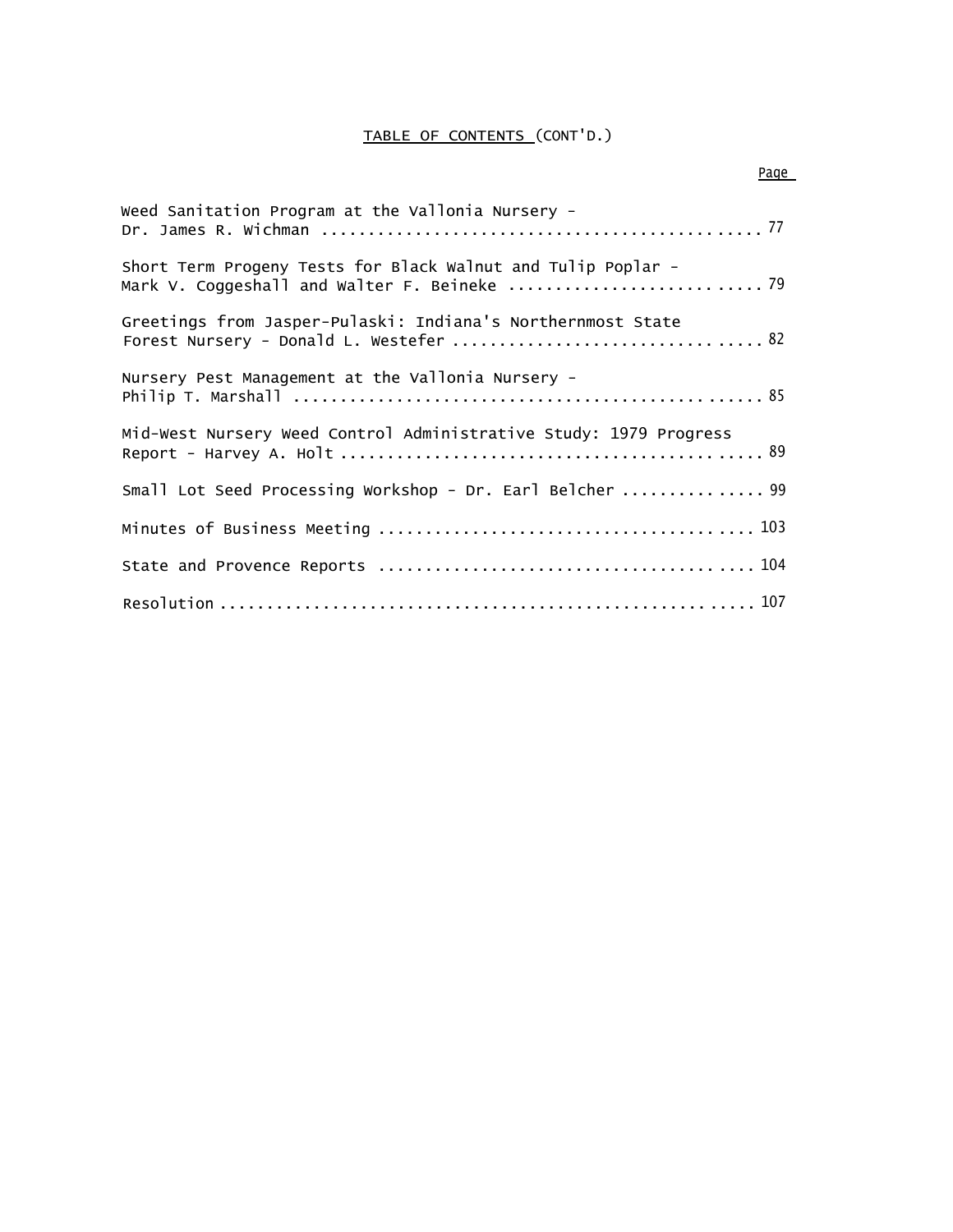#### PURPOSE OF CONFERENCE

- 1. To exchange professional ideas and share current research findings.
- 2. To generate formal and informal communication about production of nursery stock for reforestation and other conservation plantings.

#### THEME

The practices of nursery management and weed sanitation.

Participants include government nurserymen, private nurserymen, university and government research scientists, foresters and others interested in achieving the most efficient reforestation program possible for the Northeastern United States.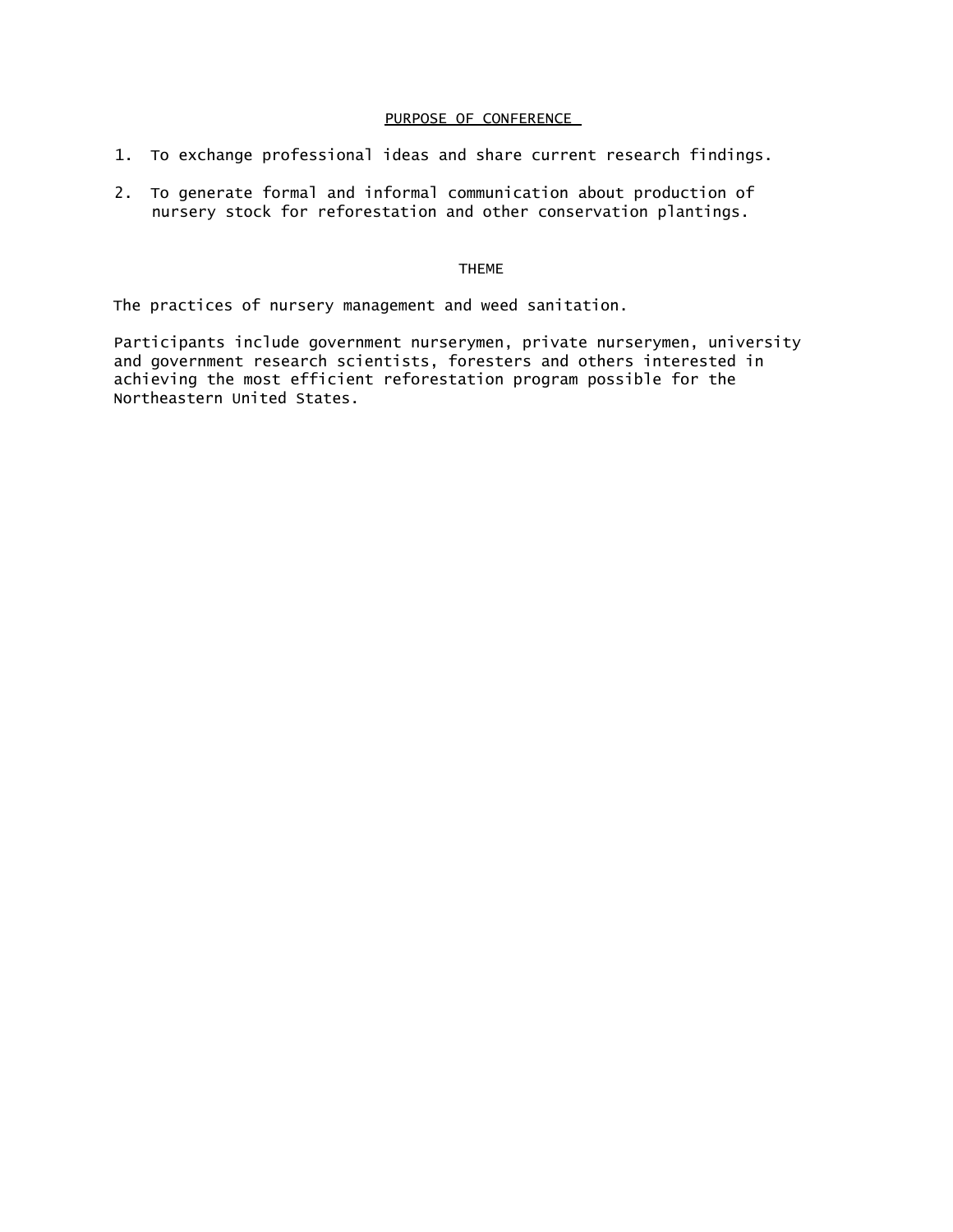#### PROGRAM

### NURSERYMEN'S CONFERENCE

JULY 30 THROUGH AUGUST 2, 1979

 $July 30$ 

Registration - Motel Lobby - Inn of the Fourwinds

July  $31$ 

John Datena - Welcome and Keynote Address

Steve Pennington - Announcements

Lloyd R. Casey - The Northeastern Area, Changes and Outlook

Gilbert Ellis - Government Nurseries - Instructions for Nursery Cost Accounting

Conrad Eastman - Private Nurseries - Cost Accounting Methods

Philip L. Carpenter - Weed Sanitation and Herbicides

F. M. Solan, D. H. Bickelhaupt, A. L. Leaf - Soil and Plant Analytical Services for Tree Nurseries

Charles E. Cordell - Nursery Insects and Disease

Panel Discussion on Cold Storage Lloyd Casey - Moderator, State & Private Forestry, USDA Forest Service, Broomall

Robert L. Evans, New York - Overwinter Storage

Delbert G. Mugford, Missouri - Consideration and Steps to Take In Planning Nursery

Stewart Pequignot, Illinois - Needs in Cold Storage Design

Miles Wiegand - Cold Storage in Minnesota

Ken Wojahn - Wisconsin

Charles L. Hatch - Environmental Quality Evaluations Responsibility in Nursery Pesticide Applications

Archie Hakala - Minnesota Tractor Conversion

Richard G. Hallman - Nursery Equipment Ideas